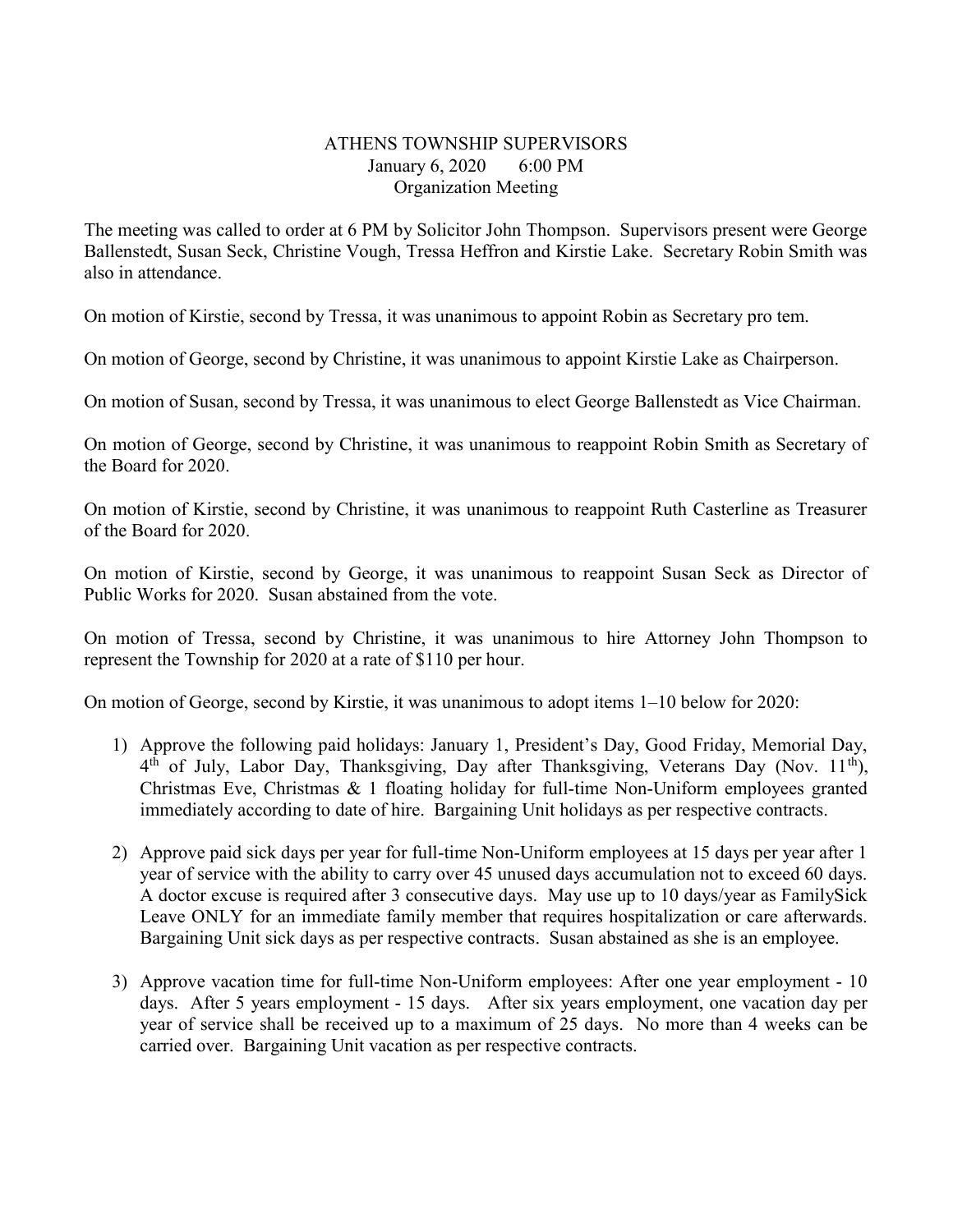Page Two Athens Township Supervisors January 6, 2020 Organization Mtg.

- 4) Approve time off with pay for bereavement leave for Non-Uniform employees: for the death of husband, wife, children or stepchildren - 5 working days; mother, father, sister or brother - 5 working days; mother-in-law or father-in-law - 5 working days; aunt, uncle, grandparents, grandchild, niece, nephew, brother-in-law, sister-in-law - 3 working days. This leave time is for employee or spouse family member and also includes the death of any 'step-'. Granted immediately after employment. Bargaining Unit bereavement leave as per respective contracts.
- 5) Approve to continue to provide dental and vision coverage for each full-time Non-Uniform employee including the family plan, if applicable, as well as individual and family hospitalization benefits under NYS Teamsters Health and Hospital Fund; to provide short term and long term disability, AD&D and \$75,000 life insurance for police officers through Nationwide; provide short term disability (long term disability and AD&D insurance for police chief, Elaine and Ruth) and life insurance of \$30,000.00 for full-time Non-Uniform employees Bargaining Unit employee insurance as per respective contracts.
- 6) Approve 4 personal days for full-time Non-Uniform employees. Granted immediately and prorated according to date of hire. Bargaining Unit employee personal days as per respective contracts.
- 7) Approve to continue to provide the Township Non-Uniform Defined Benefit Pension Plan and contribute \$86,614 to it and continue to provide the Police Defined Benefit Pension Plan and contribute \$76,013 to it for 2020. Non-uniform employees hired after 1-1-2018 will be enrolled in the 457 and 401(a) Defined Contribution Plans for pension.
- 8) Approve that any supervisor in office during 2020 shall be authorized to perform any duties pertaining to Township affairs, whether administrative, road work, etc.
- 9) Approve to give authority to Chairperson of the Board to purchase supplies and small items of equipment without formal approval of the Board, and to the other four supervisors to act in the same capacity in the event of emergency when the Chairperson is not available.
- 10) Approve the 2020 clothing reimbursement amounts for the following non-bargaining unit personnel: Zoning Officer/\$350; Assistant Zoning Officer/\$350; and Roadmaster (pending auditor approval)/\$500.

On motion of Tressa, second by Susan, it was unanimous to appoint Richard Bean as a member of the Vacancy Board for 2020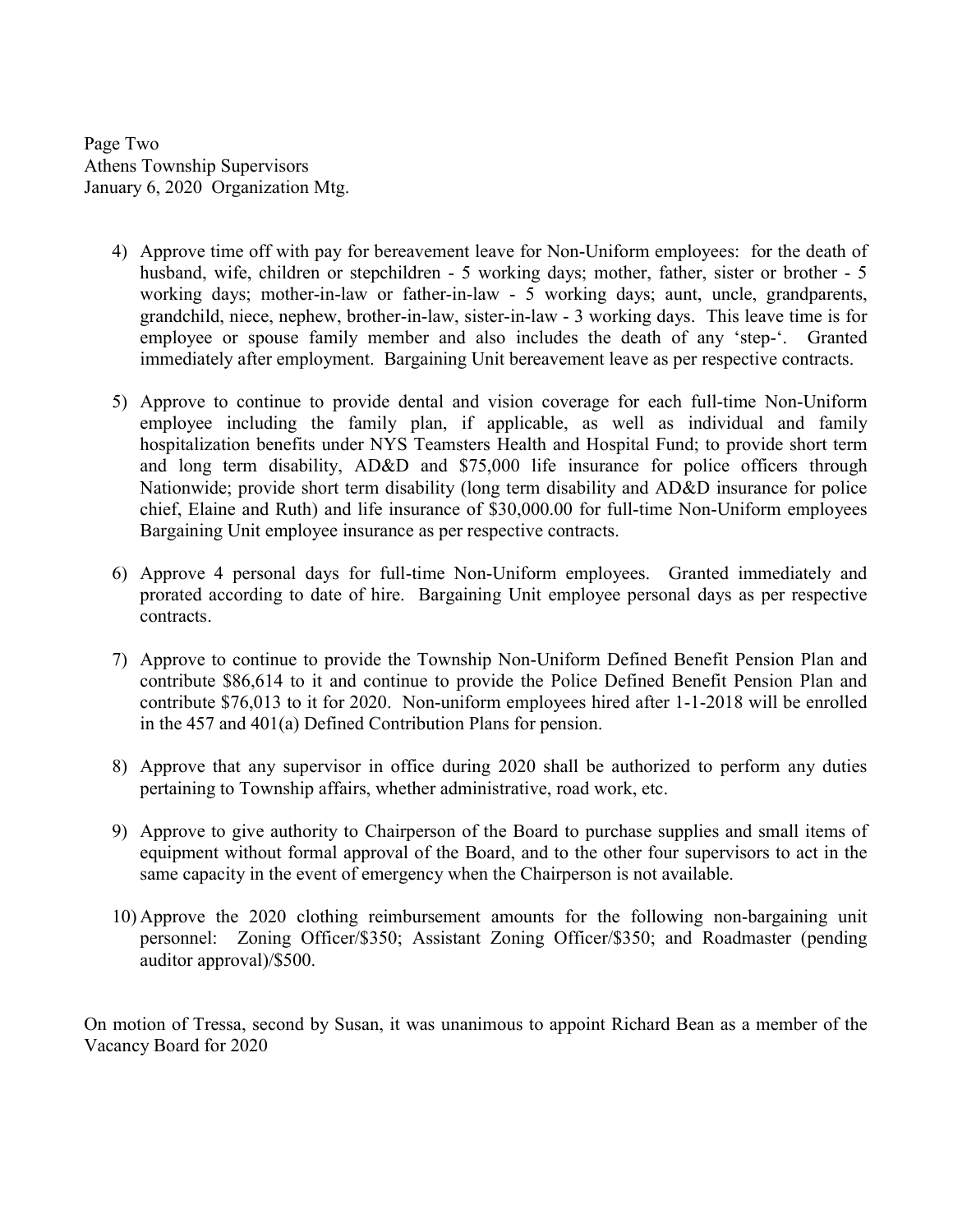Page Three Athens Township Supervisors January 6, 2020 Organization Mtg.

On motion of George, second by Susan, it was unanimous to appoint Code Inspections, Inc. as our thirdparty building code enforcement entity for 2020.

Voice of the Residents – none

On motion of Kirstie, second by Tressa, the following 5 RESOLUTIONS were unanimously adopted:

- 1) RESOLUTION 2020-01 designating C & N Bank and M & T Bank as our depositories for 2020.
- 2) RESOLUTION 2020-02 appointing George Ballenstedt and Kirstie Lake as Athens Township's two representatives to the Bradford County Sanitation Committee Appeals Board for 2020.
- 3) RESOLUTION 2020-03 designating Ruth Casterline as our primary voting delegate and George Ballenstedt as our first alternate voting delegate for the Bradford County TCC for 2020.
- 4) RESOLUTION 2020-04 setting the 2020 mileage rate at \$.575 as per IRS guidelines.
- 5) RESOLUTION 2020-05 approving records disposition for years prior to 2013 as per our Records Retention Policy.

On motion of George, second by Tressa, it was unanimous to allow the Treasurer to pay bills during each month that become due or will be discounted before our meeting at the end of each month.

On motion of Kirstie, second by Tressa, it was unanimous to approve payment of the Bradford County Sanitation Committee municipal contribution invoice for 2020 in the amount of \$6,345.

On motion of Tressa, second by Susan, it was unanimous to pay our annual invoice for our TCC membership for 2020 in the amount of \$174.05.

On motion of Tressa, second by Christine, it was unanimous to pay our 2020 PSATS membership invoice, with the addition of the Zoning Membership for Ed (\$125) and the Planner Membership for Clif Cheeks (\$125).

On motion of Kirstie, second by Tressa, it was unanimous to have American Drug and Alcohol Diagnostics, LLC administer our participation in the CDL Clearinghouse for \$200/year as required by federal law.

On motion of Tressa, second by George, it was unanimous to have Ruth attend the Excel class in Towanda on February 19<sup>th</sup> at a cost of \$30.